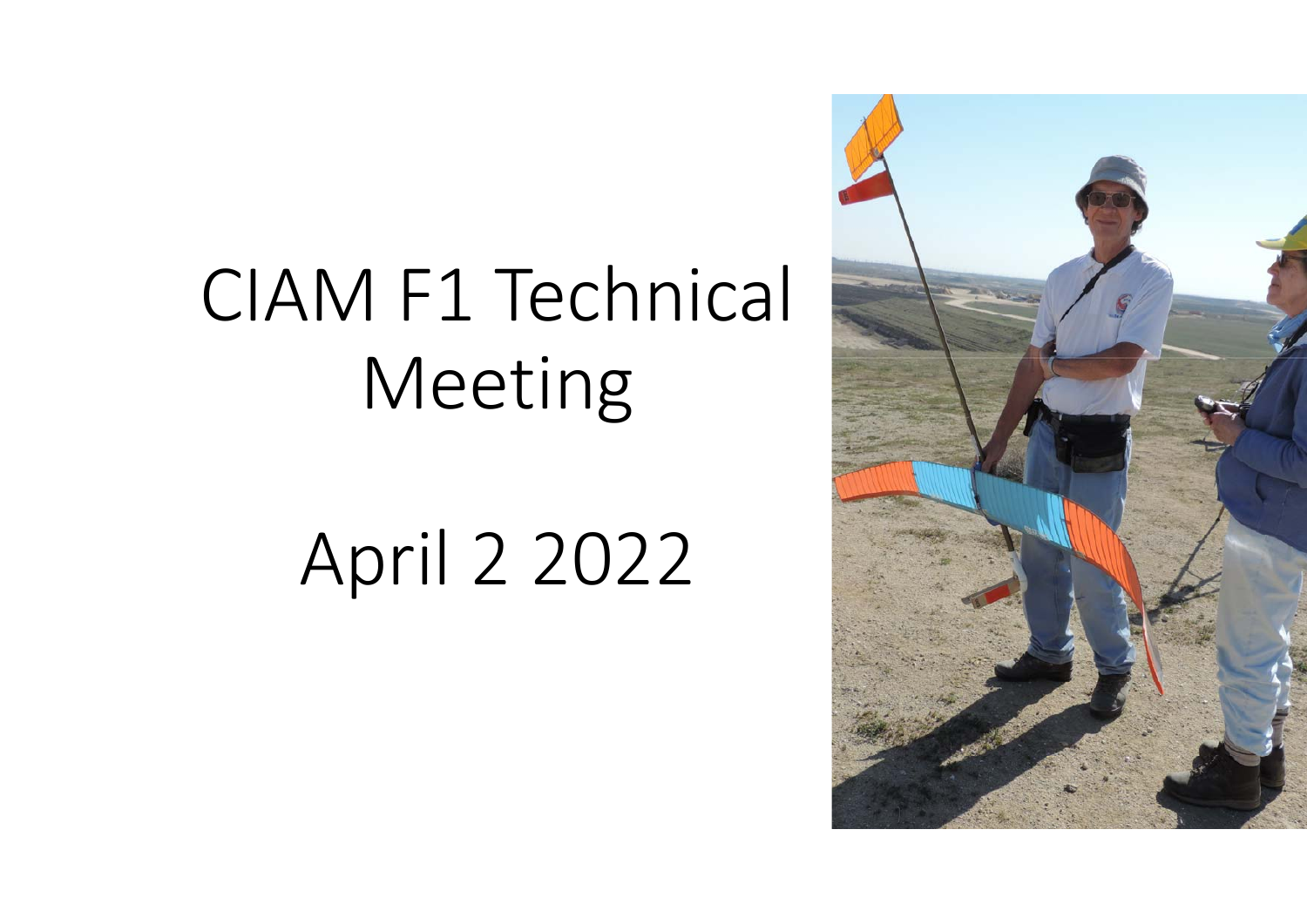## **14.1 Volume CIAM General Rules, Section 4C (General Rules for International Events) Agenda page 7 F1SC votes 12 in favour, 1 against**

# **a)C.11 Identification Marks Sweden**

•

• *Amend sub-paragraph C.11.1 b) by deleting text as shown below:*

a)A model aircraft must not carry a national identification mark, an FAI **ID** licence number **or** an FAI sticker or any other reference which relates to any person other than the competitor. At the processing of the model aircraft, the organiser must mark each FAI sticker (i f required).

*(suggested amendment change FAI licence to FAI ID)*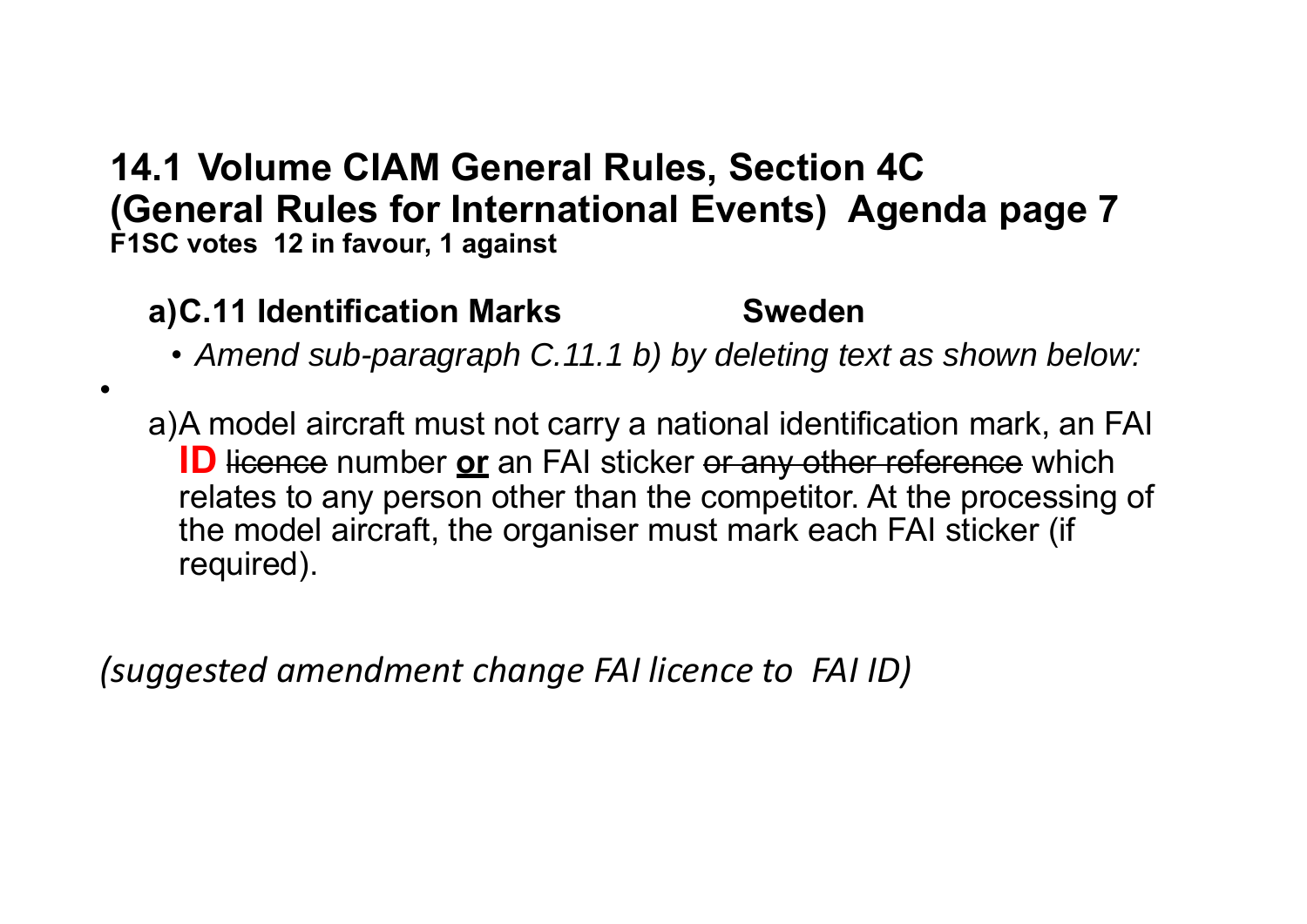### **14.3 Section 4 Volume F1 - Free Flight Agenda page 9 F1SC votes: 2 in favour 13 against**

#### **a) F1.1.4 Additional Flights in Open Internationals Serbia**

•

•

- *Modify the second paragraph and sub-paragraph a) as shown below:*
- At Open Internationals the organisers sometimes have a problem completing this regular procedure. For exceptional reasons of strong winds, poor visibility, inadequate field space, or unavailability of the field for continuation on the following day, Open Internationals may use a non-standard additional flight procedure for all outdoor F1 classes except F1E with the following conditions:
- a) A non-standard procedure must be used ONLY for these exceptional reasons of strong winds **(stronger than 6 m/s)**, poor visibility **(horizontal not more than 500m and vertical not more than 150m)**, inadequate field space, or unavailability of the field for continuation on the following day.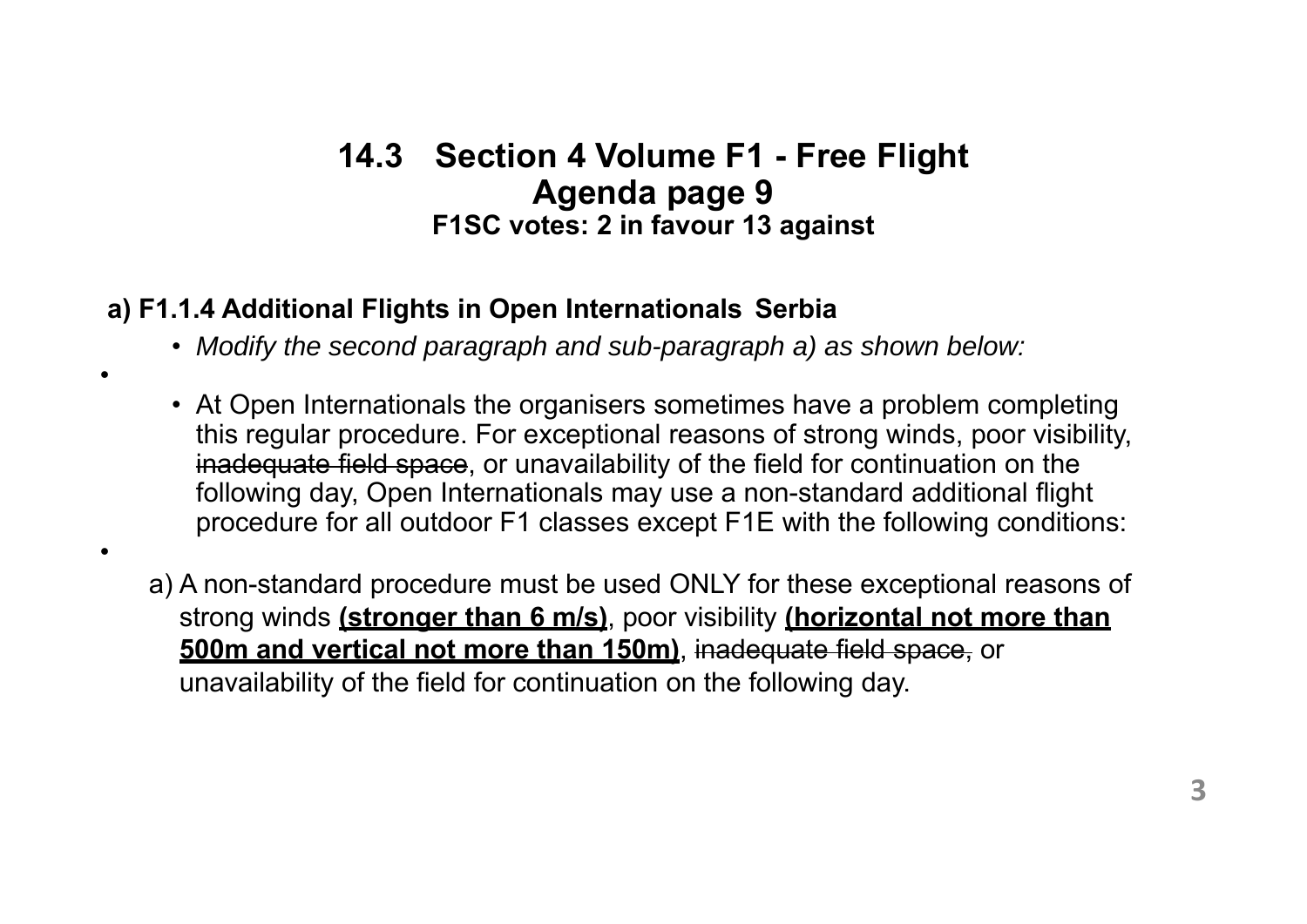# **14.3 Section 4 Volume F1 - Free Flight Agenda page 9 F1SC votes: 13 in favour 1 against**

#### **b**) F1.1.4 Additional Flights in Open Internationals **F1** Subcommittee PART 1

- *Modify F1.1.4 item (b) as shown below.*
- *New items are added as (iii), (v), and (ix). Other items have been modified and renumbered to fit with the newly-added items.*
	- b) An "altitude fly-off" may be specified when F1 altimeters have been approved by CIAM EDIC **and at least one of the following conditions are met**:
		- **1) altimeters are available for competitors to purchase from at least one supplier.**
		- **2) all competitors in the fly-off have their model equipped with an approved altimeter.**
- i) The procedures for a regular additional flight for the class are followed.
- ii) A maximum flight time is defined which should be at least two minutes.
- **iii) Before the flight the competitor shows his altimeter to the timekeeper for the timekeeper to record the serial number marked on the altimeter and to confirm that it shows the empty memory indication.**
- iv) The flight is timed up to the maximum time.

•

**v) Competitors must present their altimeters and altitude read out no later than 45 minutes after the end of the fly-off.**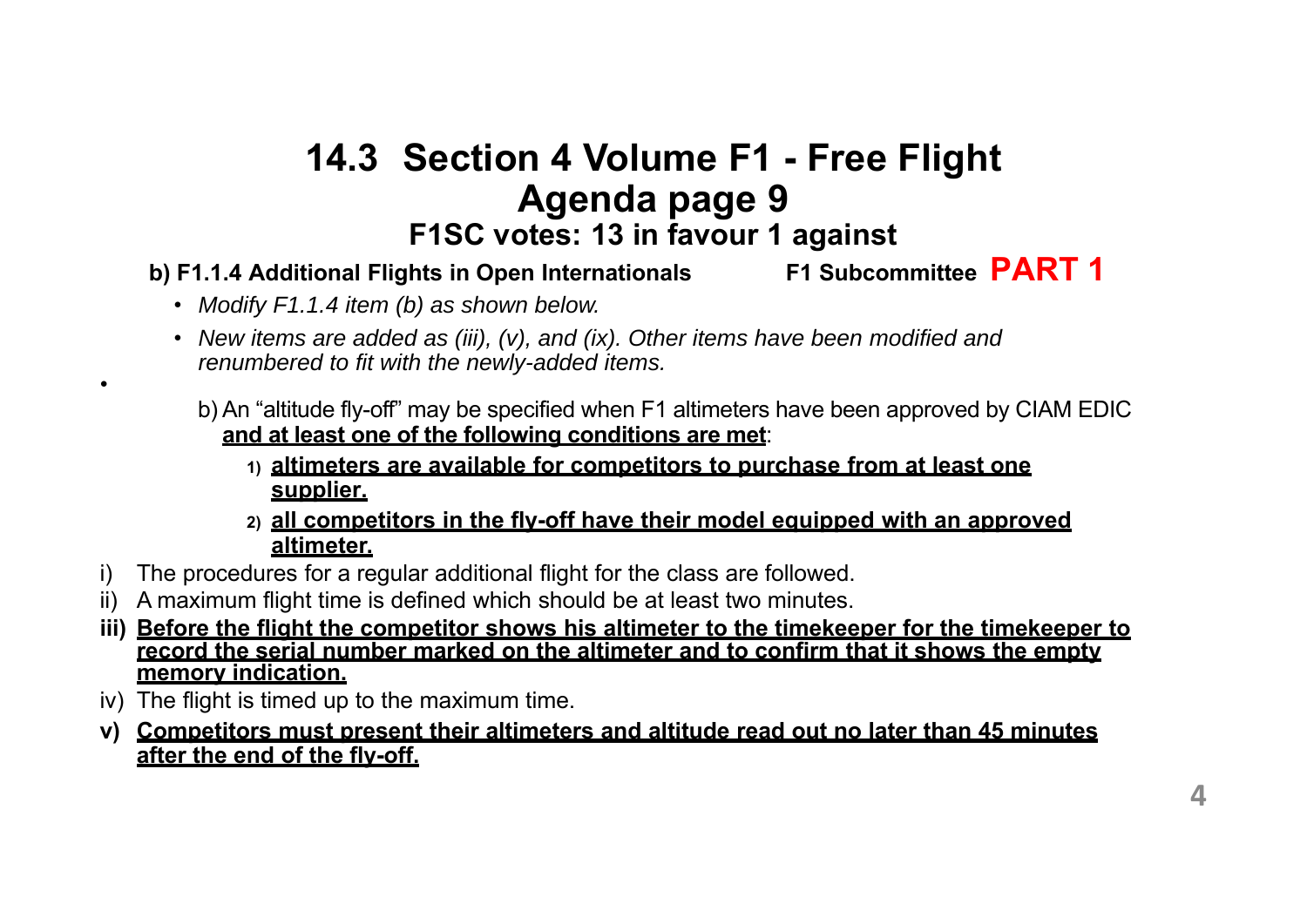## **14.3 Section 4 Volume F1 - Free Flight Agenda page 9&10**

#### **PART 2**

- vi. For all competitors attaining the maximum flight time, the altitude of the model at the maximum flight time is read from the altimeter **referenced to a zero altitude defined by the altitude during the 10 seconds before launch of the model (for F1A before the helper releases the model from the ground and for F1C before starting the motor). F**or scoring purposes this value **the altitude** is rounded to the nearest metre.
- vii. The individual placings are determined by the highest altitudes for all flights attaining the maximum, followed by time order. **Competitors with a recorded altitude are placed before competitors not returning an altitude, even if the recorded altitude is negative.**
- viii. Equal altitudes are considered to be a tie, which may be resolved by another additional flight.
- **ix. The proper operation of the altimeter is the responsibility of the competitor.**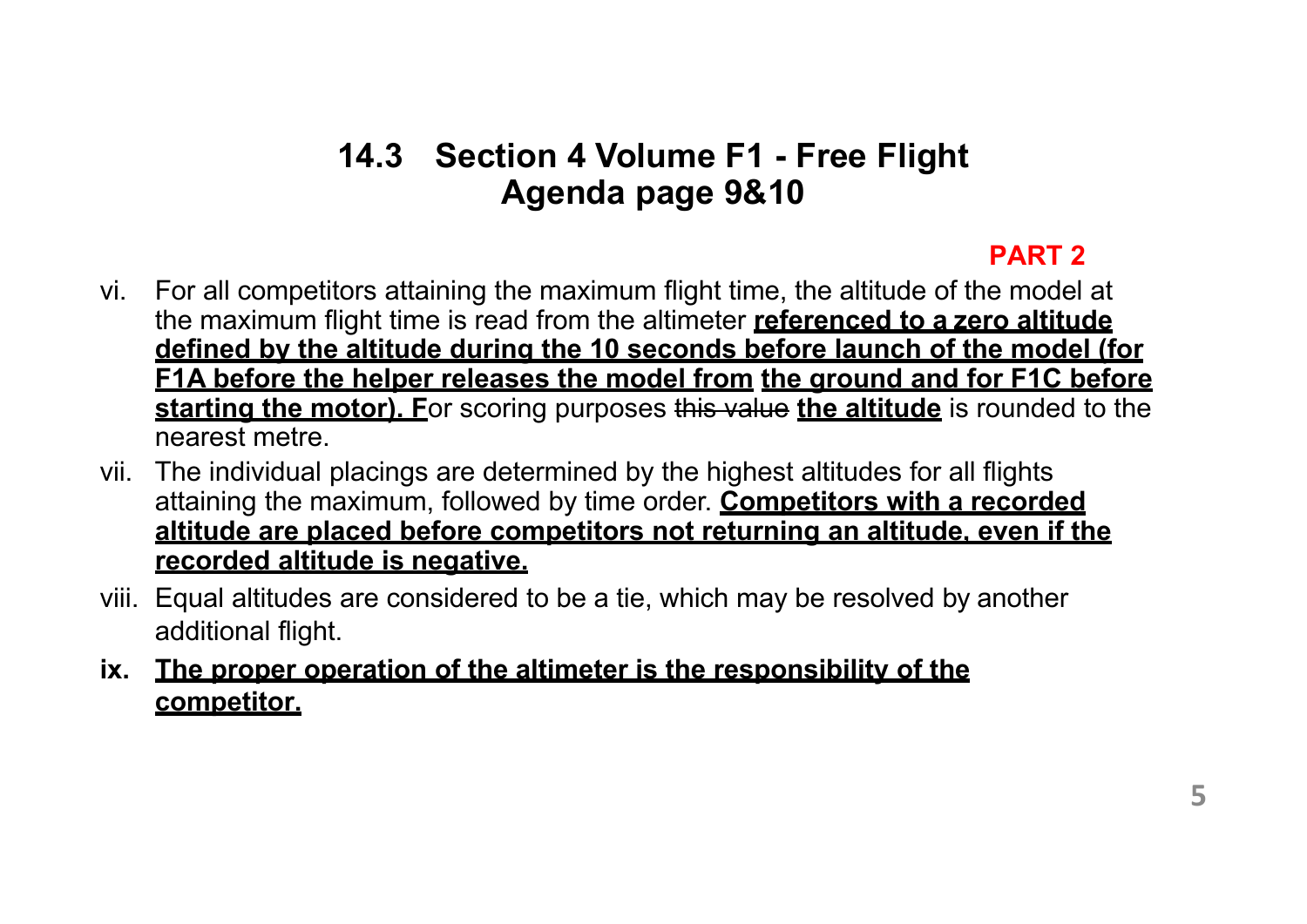## **14.3 Section 4 Volume F1 - Free Flight Agenda page 10 F1SC votes: 3 in favour 11 against**

## **c) F1.1.4 Additional Flights in Open Internationals Austria**

*Modify F1.1.4 item (b) as shown below.*

*Sub-paragraph (iii) has additional text. (vi) moves to (vii) and a new (vi) is inserted.*

b) An "altitude fly-off" may be specified when F1 altimeters have been approved by CIAM EDIC. iii) The flight is timed up to the maximum time **and controlled by the timekeeper with a regular stopwatch.**

**vi) A tie is defined for all competitors which are inside the tolerances given by EDIC For Free Flight V1.2, EF1.2 d). The tolerance is specified with +/- 1 metres. Exact wording: …within 2 metres.**

**e.g.: competitor A: ha = 41 m +/- 1m => [40 - 42] m** 

**competitor B: hb = 40 m +/- 1m => [39 - 41] <sup>m</sup>**

#### **=> situation for a tie is given**

vii) Equal altitudes are considered to be a tie, which may be resolved by another additional flight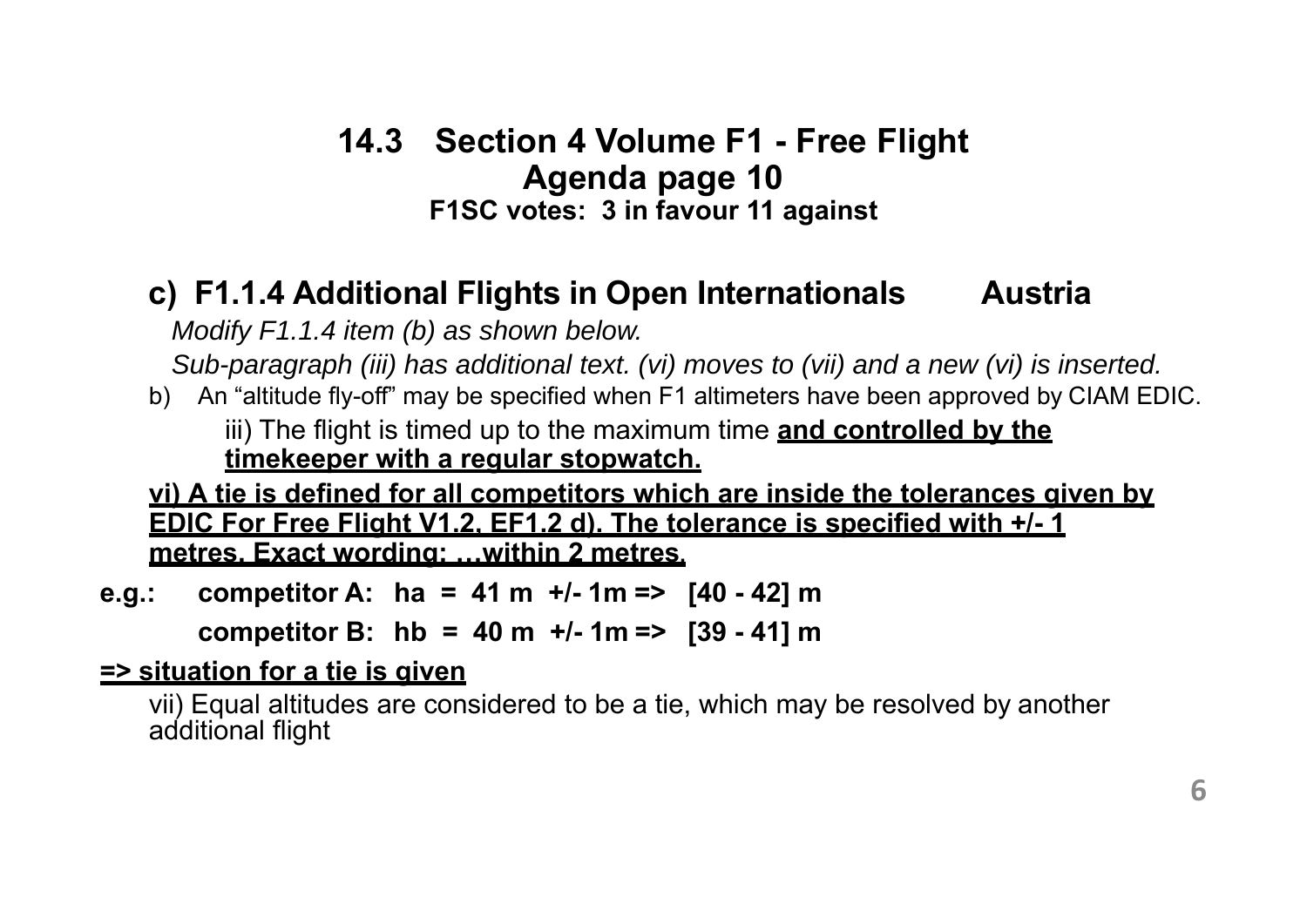# **14.3 Section 4 Volume F1 - Free Flight Agenda page 11 F1SC votes: 2 in favour, 12 against**

# **d) F1.1.4 Additional Flights in Open Internationals Austria**

*Modify F1.1.4 by completely deleting section (b) as shown below.*

*This proposal is intended to apply to F1A, F1B and F1C classes. Since it refers to the general rule at the beginning of the F1 Volume, it has only been included once in the Agenda. Similarly the reason and supporting data have only been included once.*

- •
- a) A non-standard procedure must be used ONLY for these exceptional reasons of strong winds, poor visibility, inadequate field space, or unavailability of the field for continuation on the following day.

**DELETE ALL**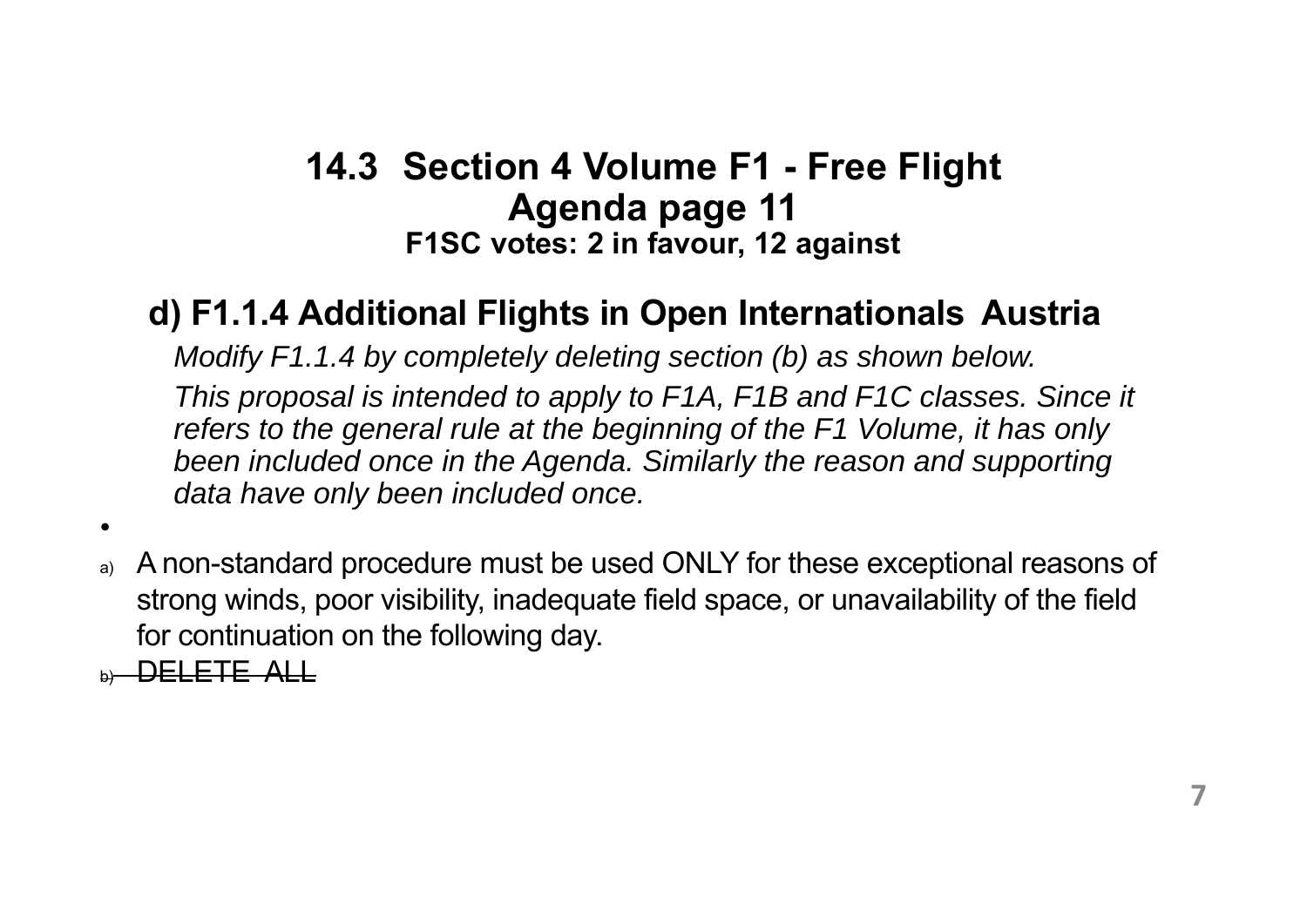**14.3 Section 4 Volume F1 - Free Flight Agenda page 12 F1SC votes: 15 in favour 0 against**

# **e) F1.2.6 Time recorded F1 Subcommittee**

*Modify F1.2.6 as shown below:*

The time **duration of the flight** recorded is the mean of the times registered by the timekeepers, rounded to the nearest whole number of seconds to the resulting mean time (0.5 second rounded up to the second above) unless the difference between the times registered shows evidence of an error in the timing, in which case the organiser will determine, with the FAI Jury, which time will be registered as the official time or what action should be taken.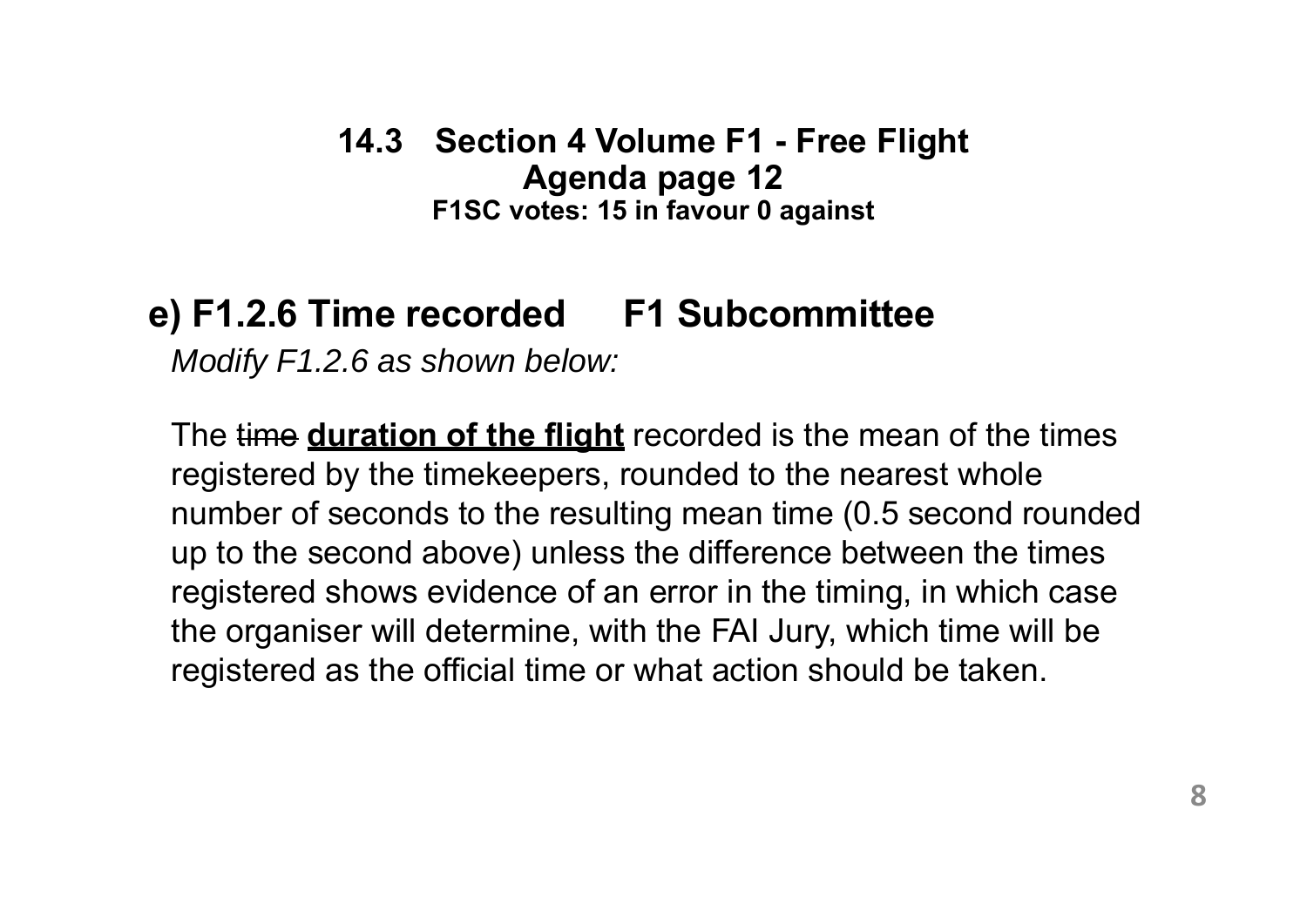## **14.3 Section 4 Volume F1 - Free Flight Agenda page 12 F1SC votes: 12 in favour 1 against**

#### **f) F1.2.7 Electronic evidence of flight time F1 Subcommittee**

*Modify F1.2.7 as shown below. Note also the changed paragraph structure:*

In Fly-offs, electronic time and altitude recording devices may be used mounted in or on a model. Such devices must be commercially available with an altitude measuring frequency of at least 2 Hz and display equipment like a computer, tablet or smart phone equipped with graphing software must be available to produce a time-altitude graph of the recorded flight. The responsibility of the use and correct functioning of such devices rests with the competitor.

The use of an altimeter is voluntary.

**If the competitor is using an EDIC-approved altimeter then this must be shown to the timekeeper before the flight for the timekeeper to record the serial number marked on the altimeter and to confirm that for the first additional flight it shows the empty memory indication.**

**Competitors using altimeters which are not EDIC-approved must follow the following procedure.** Prior to each fly off, participants with (reserve) models equipped with such recording devices being switched on, should position their…………….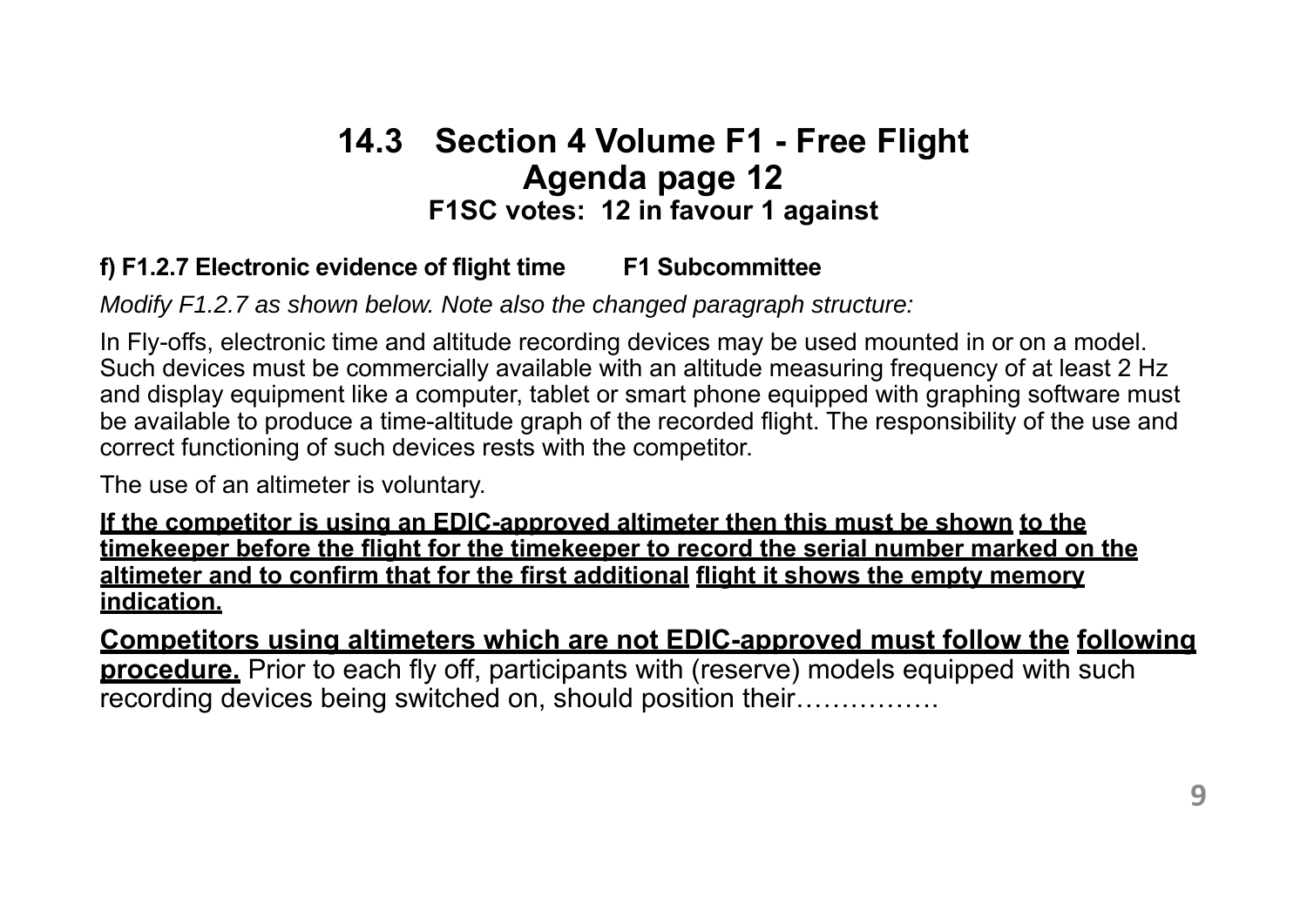# **14.3 Section 4 Volume F1 - Free Flight Agenda page 13**

#### **F1SC votes: 2 in favour 12 against**

#### **g) F1.2.7 Electronic evidence of flight time Serbia**

*Modify F1.2.7 as shown below:*

In Fly-offs, electronic time and altitude recording devices may be used mounted in or on a model. Such devices must be commercially available with an altitude measuring frequency of at least 2 Hz and display equipment like a computer, tablet or smart phone equipped with graphing software must be available to produce a time-altitude graph of the recorded flight **in accordance with the EDIC approval for a particular device and software**. The responsibility of the use and correct functioning of such devices rests with the competitor.

The use of an **electronic** altimeter is voluntary**. All fly-off participants shall agree prior to the flyoff to use electronic evidence of the flight time. The event organiser shall provide at least one independent person, who is not a competitor, qualified to deal with electronic altimeters and to read and interpret required saved data**

Prior to each fly off, participants with (reserve) models equipped with such … *the remainder of this paragraph remains unchanged.*

**Electronic evidence of flight time as a non-standard method of fly-off shall not be used earlier than two hours before the official sunset.**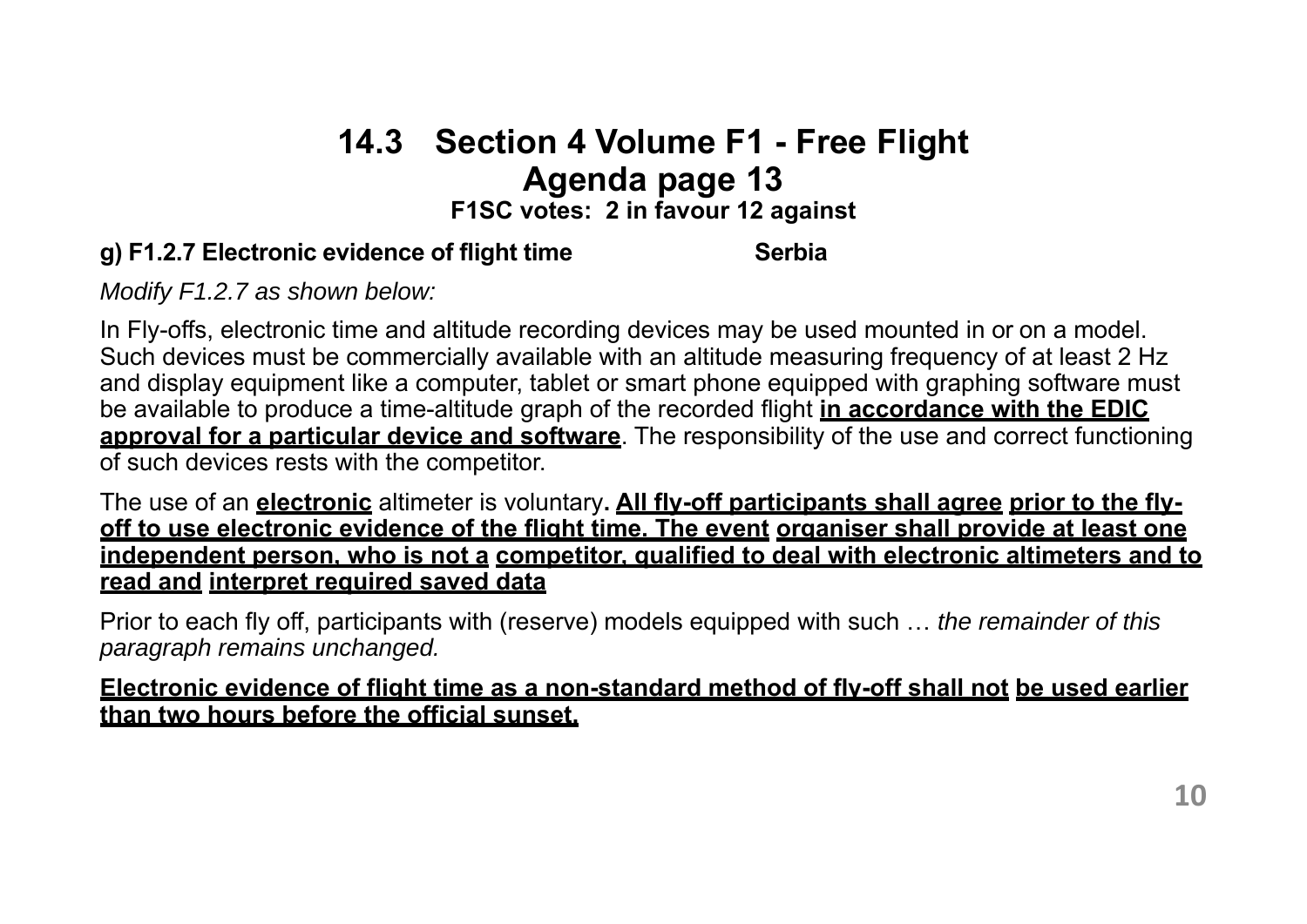**14.3 Section 4 Volume F1 - Free Flight Agenda page 14 F1SC votes: 2 in favour 13 against**

# **h) F1.2.7 Electronic evidence of flight time Austria**

*Delete the heading and the entire section.*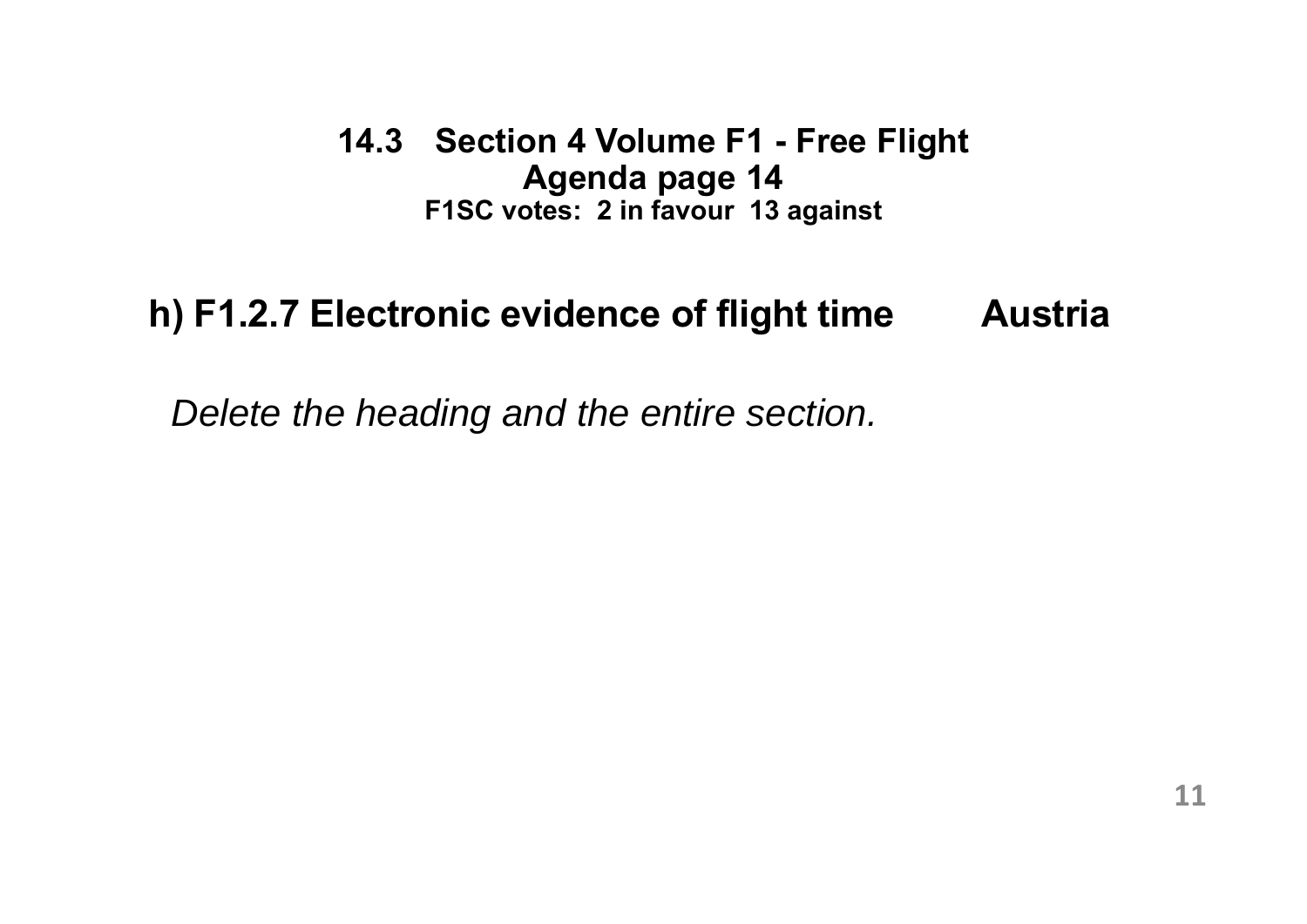## **14.3 Section 4 Volume F1 - Free Flight Agenda page 15 F1SC votes: 15 in favour 0 against**

**i) F1Q Electric Power: 3.8.8 Classification F1 Subcommittee** *Modify 3.8.8 (c) as shown below:*

c)The organiser will establish a <del>10</del>Z minute period during which all fly-off competitors must launch their model. Within these  $40$ <u>7</u> minutes the competitors will have the right to a second attempt in the case of an unsuccessful first attempt for an additional flight according to 3.8.5. Starting positions will be decided by draw for each fly-off.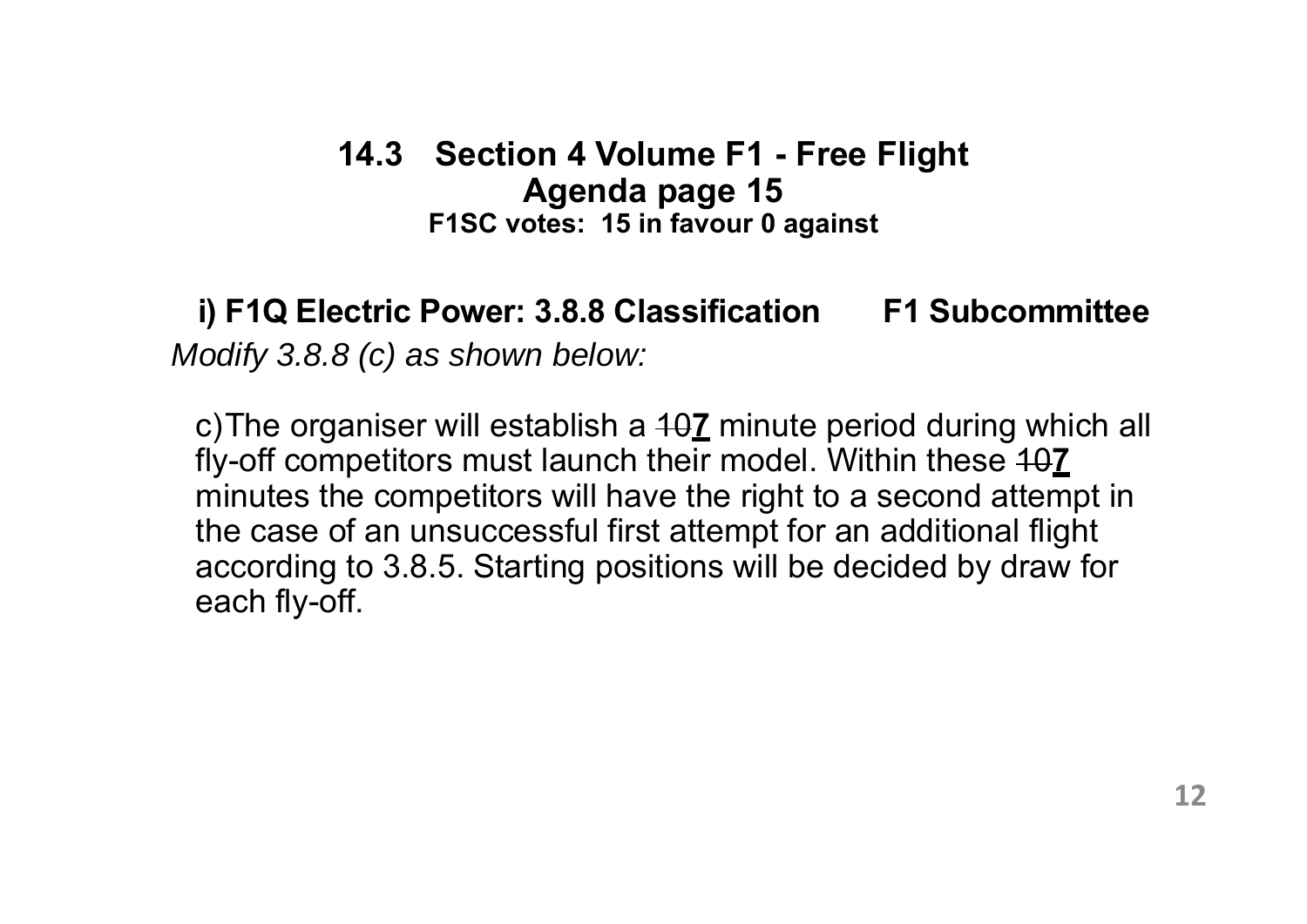## **14.3 Section 4 Volume F1 - Free Flight Agenda page 15 F1SC votes: 15 in favour 0 against**

## **j) F1S Small Electric Power 'E36': 3.S.1 Definition F1 Subcommittee**

*Modify 3.S.1 with the addition as shown below:*

Model aircraft which is powered by an electric motor(s) and in which lift is generated by aerodynamic forces acting on surfaces that remain fixed in flight except to dethermalise. **No control surface movements are allowed during flight.**